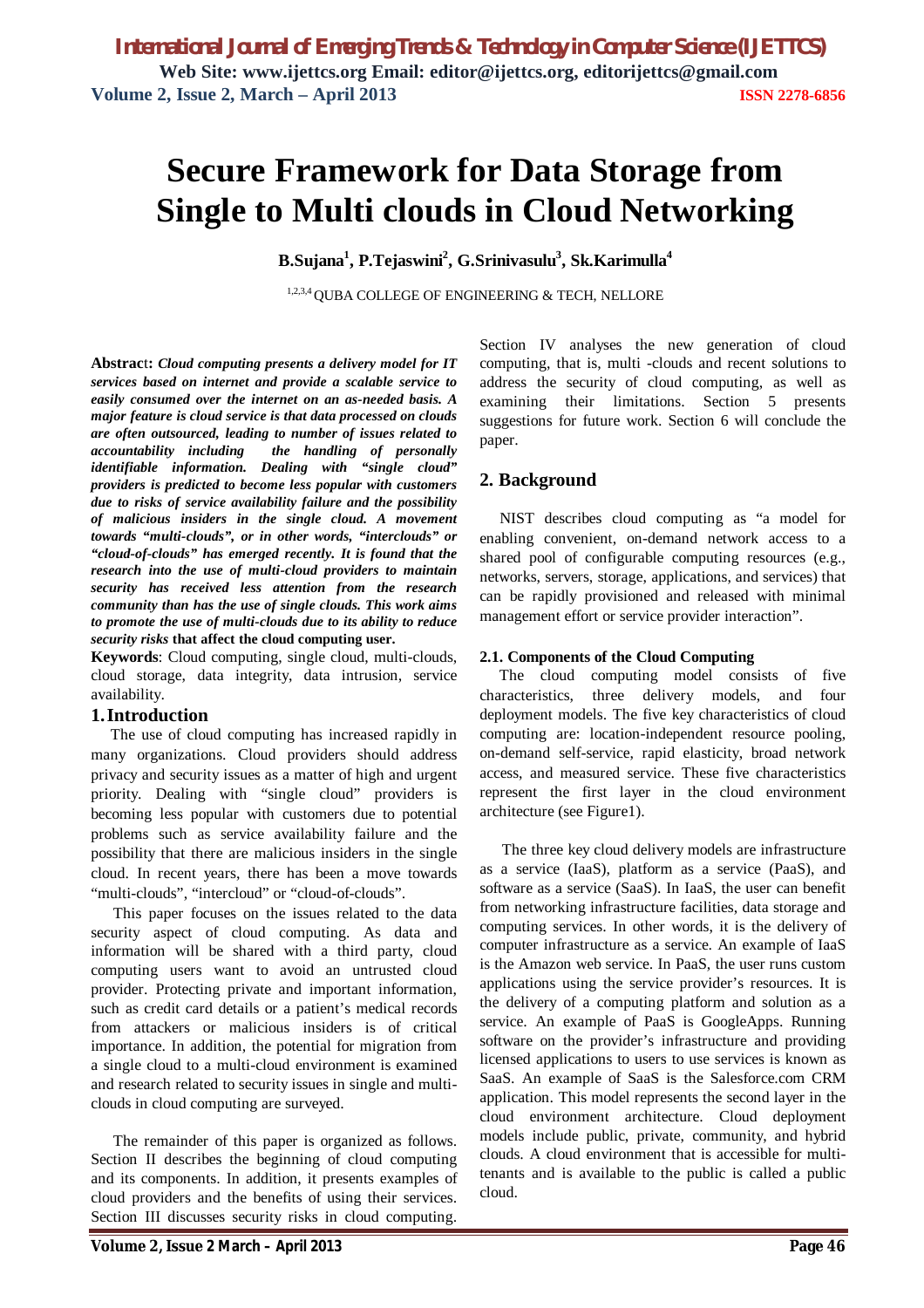

**Figure** 1: Cloud Environment Architecture.

A private cloud is available for a particular group, while a community cloud is modified for a specific group of customers. Hybrid cloud infrastructure is a composition of two or more clouds (private, community, or public cloud). This model represents the third layer in the cloud environment architecture. The infrastructure that is owned and managed by users is in the private cloud. Data that is accessed and controlled by trusted users is in a safe and secure private cloud, whereas the infrastructure that is managed and controlled by the cloud service provider is in a public cloud. In particular, this data is out of the user's control, and is managed and shared with unsafe and untrusted servers.

## **2.2 Cloud Service Providers Examples**

In the commercial world, various computing needs are provided as a service. The service providers take care of the customer's needs by, for example, maintaining software or purchasing expensive hardware. For instance, the service EC2, created by Amazon, provides customers with scalable servers. As another example, under the CLUE program, NSF joined with Google and IBM to offer academic institutions access to a large-scale distributed infrastructure.

There are many features of cloud computing. First, cloud storages, such as Amazon S3, Microsoft SkyDrive, or NirvanixCloudNAS, permit consumers to access online data. Second, it provides computation resources for users such as Amazon EC2. Third, Google Apps or versioning repositories for source code are examples of online collaboration tools.

Cloud service providers should ensure the security of their customers' data and should be responsible if any security risk affects their customers' service infrastructure. A cloud provider offers many services that can benefit its customers, such as fast access to their data from any location, scalability, pay-for-use, data storage, data recovery, protection against hackers, on-demand security controls, and use of the network and infrastructure facilities.

Reliability and availability are other benefits of the public cloud, in addition to low cost. However, there are also concerning issues for public cloud computing, most notably, issues surrounding data integrity and data confidentiality. Any customer will be worried about the security of sensitive information such as medical records or financial information.

# **3. Security Risks in Cloud Computing**

Although cloud service providers can offer benefits to users, security risks play a major role in the cloud computing environment. Users of online data sharing or network facilities are aware of the potential loss of privacy. Protecting private and important information such as credit card details or patients' medical records from attackers or malicious insiders is of critical importance . Moving databases to a large data centre involves many security challenges such as virtualization vulnerability, accessibility vulnerability, privacy and control issues related to data accessed from a third party, integrity, confidentiality, and data loss or theft.

In different cloud service models, the security responsibility between users and providers is different. According to Amazon, their EC2 addresses security control in relation to physical, environmental, and virtualization security, whereas, the users remain responsible for addressing security control of the IT system including the operating systems, applications and data.

For instance, any damage which occurs to the security of the physical infrastructure or any failure in relation to the management of the security of the infrastructure will cause many problems. In the cloud environment, the physical infrastructure that is responsible for data processing and data storage can be affected by a security risk.

As the cloud services have been built over the Internet, any issue that is related to internet security will also affect cloud services. Resources in the cloud are accessed through the Internet; consequently even if the cloud provider focuses on security in the cloud infrastructure, the data is still transmitted to the users through networks which may be insecure. As a result, internet security problems will affect the cloud, with greater risks due to valuable resources stored within the cloud and cloud vulnerability. The technology used in the cloud is similar to the technology used in the Internet. Encryption techniques and secure protocols are not sufficient to protect data transmission in the cloud. Data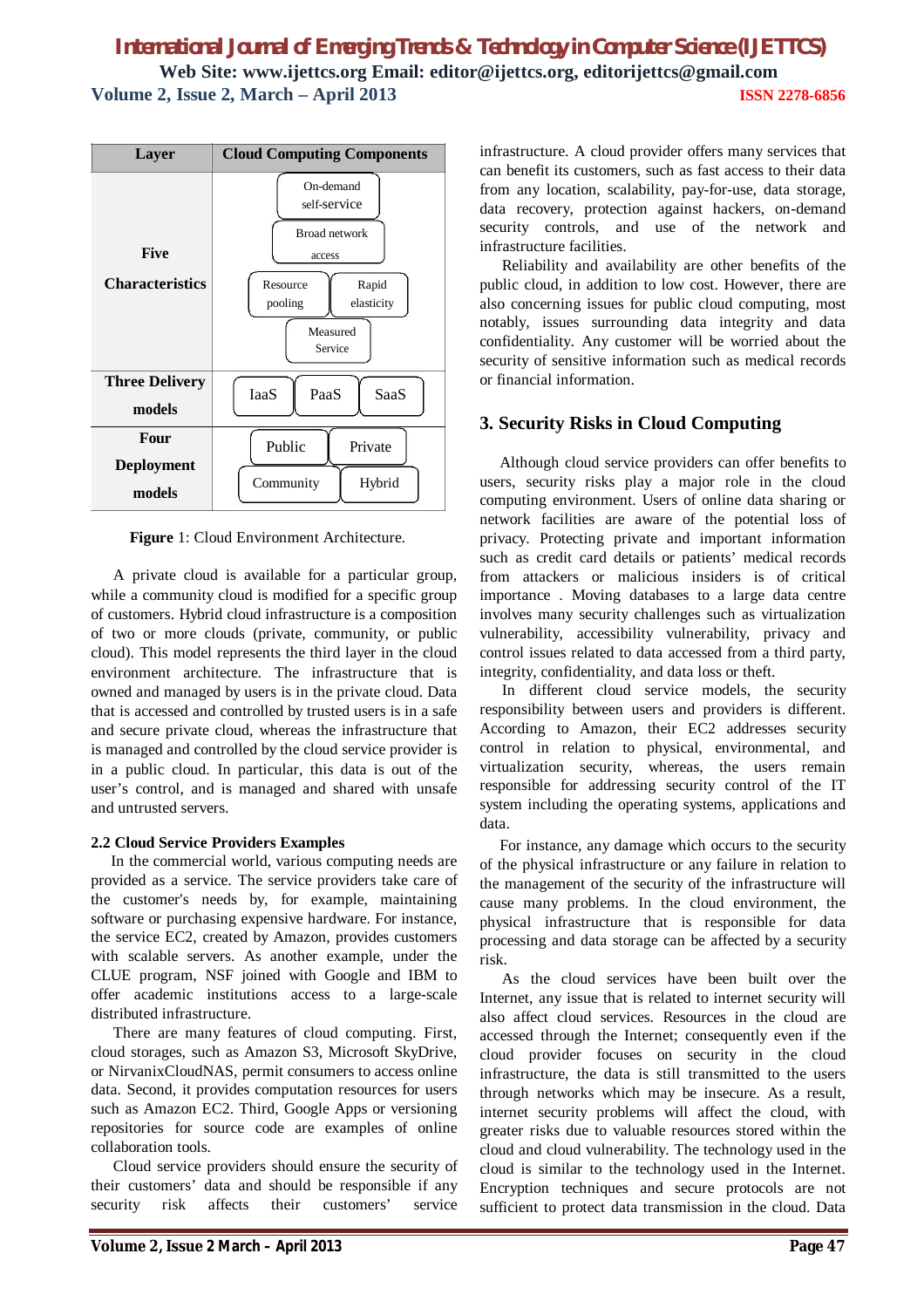intrusion of the cloud through the Internet by hackers and cybercriminals needs to be addressed and the cloud environment needs to be secure and private for clients.

We will address three security factors that particularly affect single clouds, namely data integrity, data intrusion, and service availability.

#### **3.1 Data Integrity**

One of the most important issues related to cloud security risks is data integrity. The data stored in the cloud may suffer from damage during transition operations from or to the cloud storage provider. Examples of the risk of attacks from both inside and outside the cloud provider, such as the recently attacked Red Hat Linux's distribution servers . Another example of breached data occurred in 2009 in Google Docs, which triggered the Electronic Privacy Information Centre for the Federal Trade Commission to open an investigation into Google's Cloud Computing Services . Another example of a risk to data integrity recently occurred in Amazon S3 where users suffered from data corruption. Further examples giving details of attacks can be read in

Although this protocol solves the problem from a cloud storage perspective, arguing that they remain concerned about the users' view, due to the fact that users trust the cloud as a single reliable domain or as a private cloud without being aware of the protection protocols used in the cloud provider's servers. As a solution, using Byzantine fault -tolerant protocols across multiple clouds from different providers is a beneficial solution.

## **3.2 Data Intrusion**

Another security risk that may occur with a cloud provider, such as the Amazon cloud service, is a hacked password or data intrusion. If someone gains access to an Amazon account password, they will be able to access all of the account's instances and resources. Thus the stolen password allows the hacker to erase all the information inside any virtual machine instance for the stolen user account, modify it, or even disable its services. Furthermore, there is a possibility for the user's email(Amazon user name) to be hacked, and since Amazon allows a lost password to be reset by email, the hacker may still be able to log in to the account after receiving the new reset password.

## **3.3 Service Availability**

Another major concern in cloud services is service availability. Amazon mentions in its licensing agreement that it is possible that the service might be unavailable from time to time. The user's web service may terminate for any reason at any time if any user's files break the cloud storage policy. In addition, if any damage occurs to any Amazon web service and the service fails, in this case there will be no charge to the Amazon Company for this failure. Companies seeking to protect services from such

failure need measures such as backups or use of multiple providers. Both Google Mail and Hotmail experienced service down-time recently. If a delay affects payments from users for cloud storage, the users may not be able to access their data. Due to a system administrator error, 45% of stored client data was lost in LinkUp (MediaMax) as a cloud storage provider.

## **4. Multi-Clouds Computing Security**

This section will discuss the migration of cloud computing from single to multi-clouds to ensure the security of the user's data.

#### **4.1 Multi-Clouds: Preliminary**

The term "multi-clouds" is similar to the terms "interclouds" or "cloud-of-clouds". These terms suggest that cloud computing should not end with a single cloud. Using their illustration, a cloudy sky incorporates different colors and shapes of clouds which leads to different implementations and administrative domains.

Recent research has focused on the multi-cloud environment which control several clouds and avoids dependency on any one individual cloud.

Two layers are identified in the multi-cloud environment: the bottom layer is the inner-cloud, while the second layer is the inter-cloud. In the inter-cloud, the Byzantine fault tolerance finds its place. We will first summarize the previous Byzantine protocols over the last three decades.

#### **4.2 Introduction of Byzantine Protocols**

In cloud computing, any faults in software or hardware are known as Byzantine faults that usually relate to inappropriate behavior and intrusion tolerance. In addition, it also includes arbitrary and crash faults . Much research has been dedicated to Byzantine fault tolerance (BFT) since its first introduction , . Although BFT research has received a great deal of attention, it still suffers from the limitations of practical adoption and remains peripheral in distributed systems .

The relationship between BFT and cloud computing has been investigated, and many argue that in the last few years, it has been considered one of the major roles of the distributed system agenda. Furthermore, many describe BFT as being of only "purely academic interest" for a cloud service . This lack of interest in BFT is quite different to the level of interest shown in the mechanisms for tolerating crash faults that are used in large -scale systems. Reasons that reduce the adoption of BFT are, for example, difficulties in design, implementation, or understanding of BFT protocols. As mentioned earlier, BFT protocols are not suitable for single clouds.

## **4.3 DepSky System: Multi-Clouds Model**

This section will explain the recent work that has been done in the area of multi-clouds. We present a virtual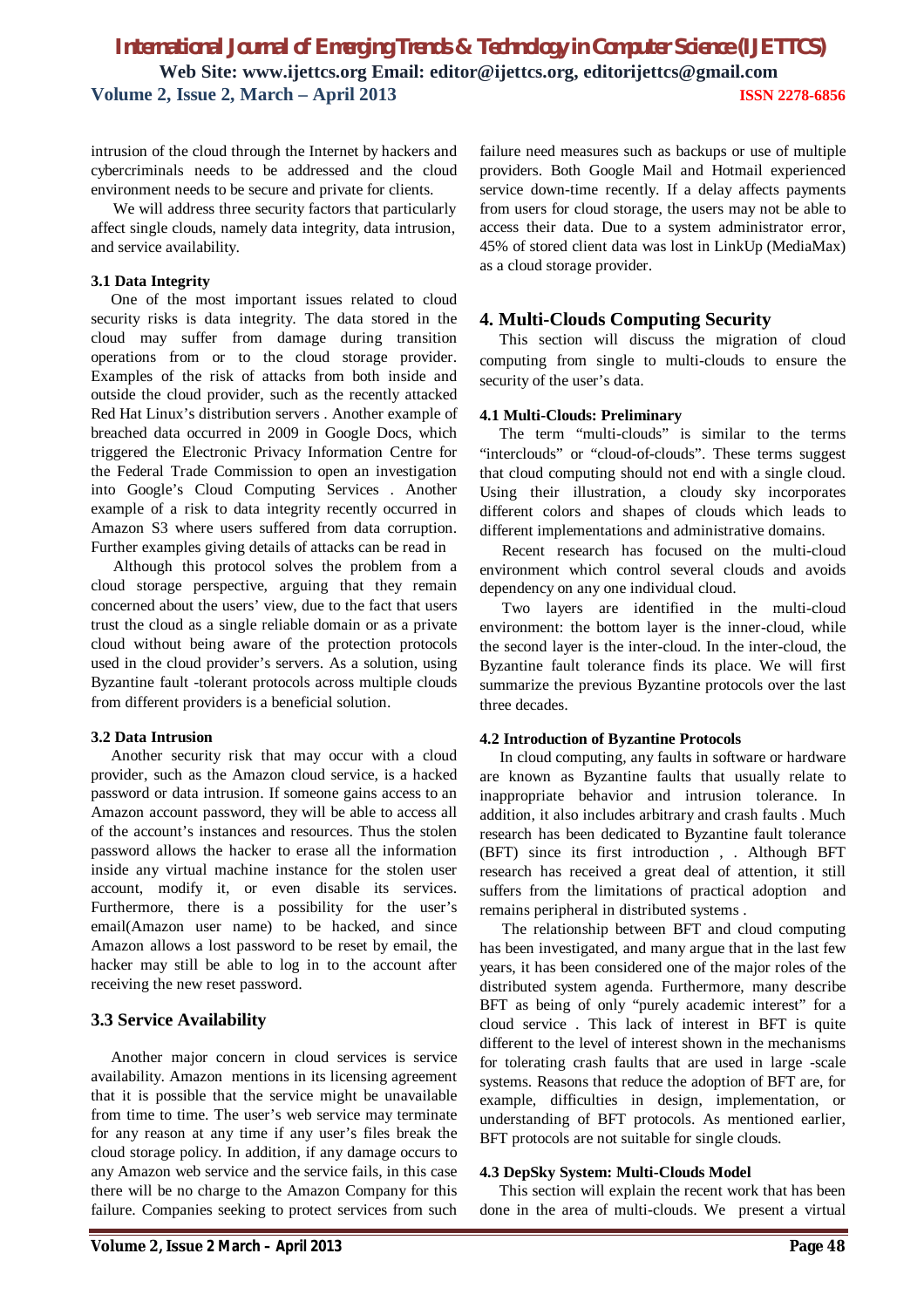storage cloud system called DepSky which consists of a combination of different clouds to build a cloud-of-clouds. The DepSky system addresses the availability and the confidentiality of data in their storage system by using multi-cloud providers, combining Byzantine quorum system protocols, cryptographic secret sharing and erasure codes.

#### **4.3.1 DepSky Architecture**

The DepSky architecture consists of four clouds and each cloud uses its own particular interface. The DepSky algorithm exists in the clients' machines as a software library to communicate with each cloud (Figure 2). These four clouds are storage clouds, so there are no codes to be executed. The DepSky library permits reading and writing operations with the storage clouds.



**Figure 2:**DepSky Architecture [8].

**DepSky Data model.** As the DepSky system deals with different cloud providers, the DepSky library deals with different cloud interface providers and consequently, the data format is accepted by each cloud. The DepSky data model consists of three abstraction levels: the conceptual data unit, a generic data unit, and the data unit implementation.

**DepSKy System model.** The DepSky system model contains three parts: readers, writers, and four cloud storage providers, where readers and writers are the client's tasks.It explain the difference between readers and writers for cloud storage. Readers can fail arbitrarily (for example, they can fail by crashing, they can fail from time to time and then display any behavior) whereas, writers only fail by crashing.

**Cloud storage providers in the DepSky system model.**  The Byzantine protocols involve a set of storage clouds (n) where  $n = 3 f + 1$ , and f is maximum number of clouds which could be faulty. In addition, any subset of  $(n - f)$ storage cloud creates byzantine quorum protocols.

#### **4.4 Analysis of Multi-Cloud Research**

Moving from single clouds or inner-clouds to multiclouds is reasonable and important for many reasons. We assumes that the main purpose of moving to interclouds is to improve what was offered in single clouds by

distributing reliability, trust, and security among multiple cloud providers. In addition, reliable distributed storage which utilizes a subset of BFT techniques was suggested to be used in multi-clouds. Therefore, the storage load will be spread among several providers as a result of the RACS proxy.

HAIL (High Availability and Integrity Layer) is another example of a protocol that controls multiple clouds. HAIL is a distributed cryptographic system that permits a set of servers to ensure that the client's stored data is retrievable and integral. HAIL provides a software layer to address availability and integrity of the stored data in an intercloud .

We present a design for intercloud storage (ICStore), which is a step closer than RACS and HAIL as a dependable service in multiple clouds. We develop theories and protocols to address the CIRC attributes (confidentiality, integrity, reliability and consistency) of the data stored in clouds.

As mentioned before, presenting a virtual storage cloud system called DepSky consisting of a combination of different clouds to build a cloud-of-clouds. Discussing some limitations of the HAIL protocol and RACS system when compared with DepSky. HAIL does not guarantee data confidentiality, it needs code execution in their servers, and it does not deal with multiple versions of data. None of these limitations are found in DepSky , whereas the RACS system differs from the DepSky system in that it deals with "economic failures" and vendor lock-in and does not address the issue of cloud storage security problems. In addition, it also does not provide any mechanism to ensure data confidentiality or to provide updates of the stored data. Finally, the DepSky system presents an experimental evaluation with several clouds, which is different from other previous work on multi-clouds.

There are a number of studies on gaining constancy from untrusted clouds. For instance, similar to DepSky, Depot improves the flexibility of cloud storage, as believe that cloud storages face many risks . However, Depot provides a solution that is cheaper due to using single clouds, but it does not tolerate losses of data and its service availability depends on cloud availability . Other work which implements services on top of untrusted clouds are studies such as SPORC and Venus. These studies are different from the DepSky system because they consider a single cloud (not a cloud -of-clouds). In addition, they need code execution in their servers. Furthermore, they offer limited support for the unavailability of cloud services in contrast to DepSky.

#### **4.5 Current Solutions of Security Risks**

In order to reduce the risk in cloud storage, customers can use cryptographic methods to protect the stored data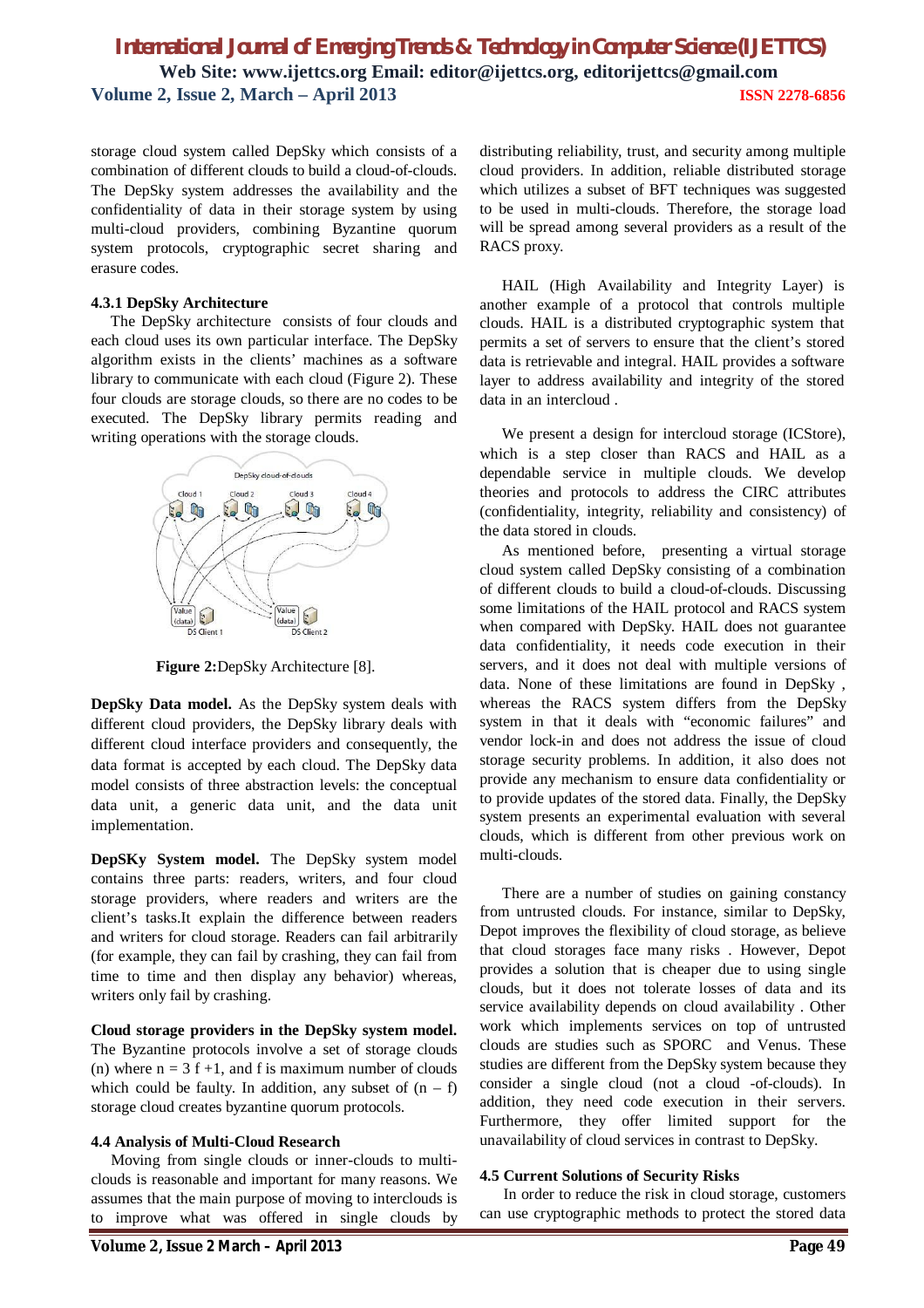in the cloud . Using a hash function is a good solution for data integrity by keeping a short hash in local memory. In this way, authentication of the server responses is done by recalculating the hash of the received data which is compared with the local stored data . If the amount of data is large, then a hash tree is the solution . Many storage system prototypes have implemented hash tree functions, such as SiRiUS and TDB . We argue that although the previous methods allow consumers to ensure the integrity of their data which has been returned by servers, they do not guarantee that the server will answer a query without knowing what that query is and whether the data is stored correctly in the server or not. Proofs of Retrievability (PORs) and Proofs of Data Possession (PDP) are protocols introduced to ensure high probability for the retrieval of the user's data. We suggesting using multiple cloud providers to ensure data integrity in cloud storage and running Byzantine-fault -tolerant protocols on them where each cloud maintains a single replica . Computing resources are required in this approach and not only storage in the cloud, such a service provided in Amazon EC2, whereas if only storage service is available. Working with Byzantine Quorum Systems by using Byzantine Disk Paxos and using at least four different clouds in order to ensure users' atomicity operations and to avoid the risk of one cloud failure.

Byzantine fault-tolerant replication to store data on several cloud servers, so if one of the cloud providers is damaged, they are still able to retrieve data correctly. Data encryption is considered the solution to address the problem of the loss of privacy. They argue that to protect the stored data from a malicious insider, users should encrypt data before it is stored in the cloud. As the data will be accessed by distributed applications, the DepSky system stores the cryptographic keys in the cloud by using the secret sharing algorithm to hide the value of the keys from a malicious insider.

In the DepSky system, data is replicated in four commercial storage clouds (Amazon S3,Windows Azure, Nirvanix and Rackspace); it is not relayed on a single cloud, therefore, this avoids the problem of the dominant cloud causing the so-called vendor lock-in issue. In addition, storing half the amount of data in each cloud in the DepSky system is achieved by the use of erasure codes. Consequently, exchanging data between one provider to another will result in a smaller cost. The DepSky system aims to reduce the cost of using four clouds(which is four times the overhead) to twice the cost of using a single cloud, which is a significant advantage .

DepSky uses a set of Byzantine quorum system protocols in order to implement the read and write operations in the system, so it needs only two communication round trips for each operation to deal with several clouds. The use of several clouds needs a variety of locations, administration, design and implementation, which are the requirements of the Byzantine quorum systems protocols. Executing codes in servers is not required in the DepSky system (storage clouds) in contrast to other Byzantine protocols that need some code execution. After using these protocols, the DepSky system aims to deal with data confidentiality by decreasing the stored amount of data in each cloud .

#### **4.6 Limitation of Current Solutions**

The problem of the malicious insider in the cloud infrastructure which is the base of cloud computing is considered. IaaS cloud providers provide the users with a set of virtual machines from which the user can benefit by running software on them. The traditional solution to ensure data confidentiality by data encryption is not sufficient due to the fact that the user's data needs to be manipulated in the virtual machines of cloud providers which cannot happen if the data has been encrypted. Administrators manage the infrastructure and as they have remote access to servers, if the administrator isa malicious insider, then he can gain access to the user's data. We present some negative aspects of data encryption in cloud computing. In addition, they assume that if the data is processed from different clients, data encryption cannot ensure privacy in the cloud.

Although cloud providers are aware of the malicious insider danger, they assume that they have critical solutions to alleviate the problem. To determine possible attackers for IaaS cloud providers. For example, propose one solution is to prevent any physical access to the servers. However, arguing that the attackers outlined in their work have remote access and do not need any physical access to the servers. Proposing another solution is to monitor all access to the servers in a cloud where the user's data is stored. We claim that this mechanism is beneficial for monitoring employee's behavior in terms of whether they are following the privacy policy of the company or not, but it is not effective because it detects the problem after it has happened.

We classified four types of attacks that can affect the confidentiality of the user's data in the cloud. These four types of attacks could occur when the malignant insider can determine text passwords in the memory of a VM, cryptographic keys in the memory of VM files, and other confidential data. In addition, they argue that the recent research mechanisms are not good enough to consider the issue of data confidentiality and to protect data from these attacks. This does not mean that these mechanisms are not useful; rather that they do not focus on solving the problems that address in this research. Some of the solutions are mechanisms and are used as part of cloud computing solutions, while different types of solutions focus on solving the whole data confidentiality issue intrinsic to cloud computing. We suggests trusted computing and distributing trust among several cloud providers as a novel solution to solving security problems and challenges in cloud computing. The idea of replicating data among different clouds has been applied